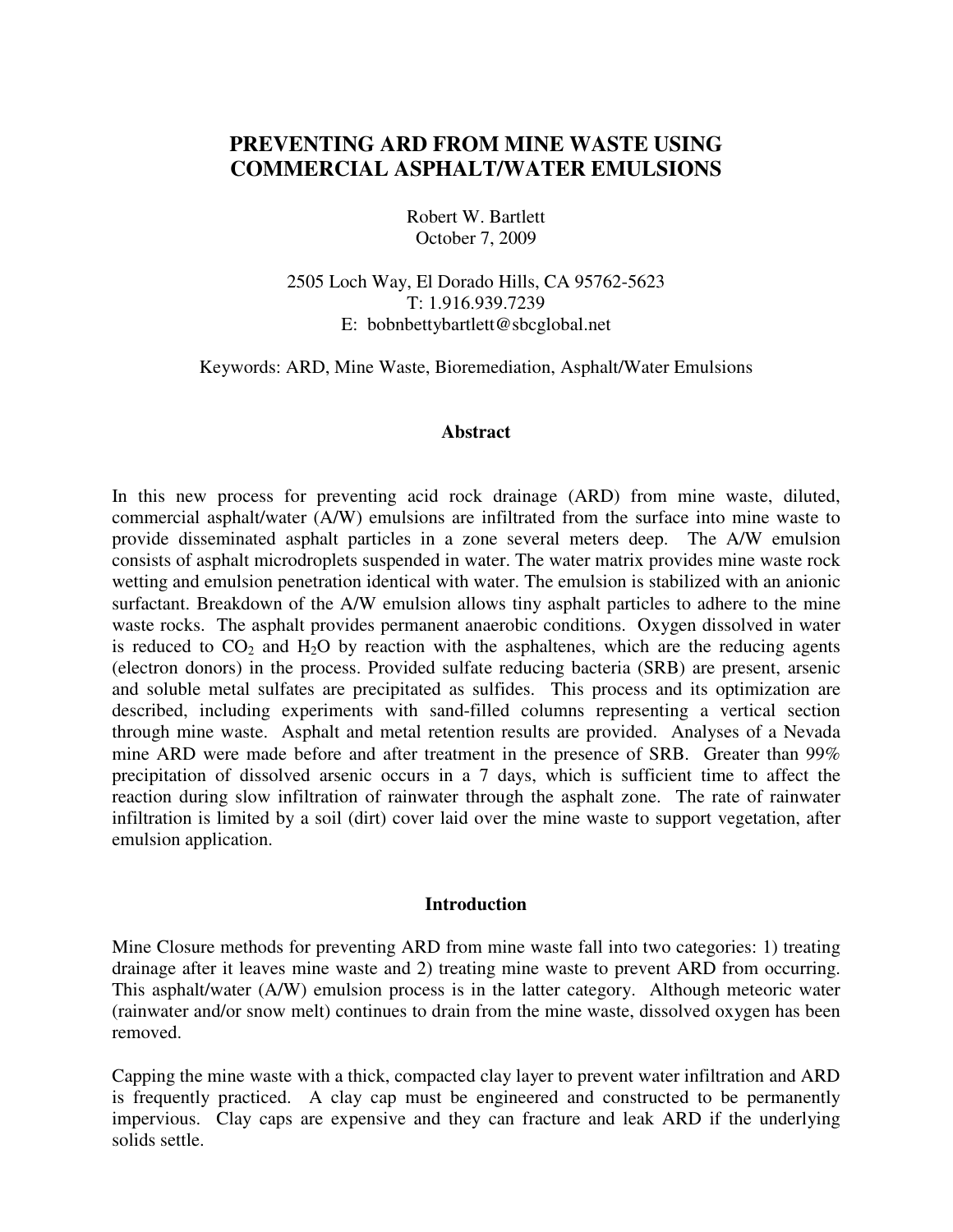Another mine closure method that has been practiced is infiltration into the mine waste of an aqueous solution of carbohydrates. This will establish anaerobic conditions and prevent further sulfide mineral oxidation. Sulfate reducing bacteria (SRB), necessary to precipitate heavy metals and arsenic as sulfides, are usually present in the mine waste. Carbohydrate is an electron donor in this biochemical process. Molasses and/or alcohols are usually the selected carbohydrates. This method is less expensive than clay capping. However, over time and with sufficient rainfall these carbohydrate solutions will drain from the mine waste, making this method impermanent. Consequently, carbohydrate solutions have more recently been confined to treating pit lakes.

Petroleum refinery products are potentially useful electron donors for anaerobic bioremediation of mine waste and they are less expensive than carbohydrates. Unfortunately, they are nonaqueous liquids and by themselves cannot wet and penetrate into mine waste. However, sticky asphalt particles, if uniformly dispersed within mine waste, will be permanently retained. A method for accomplishing this could provide *permanent* anaerobic conditions so that bioremediation processes requiring anaerobic conditions could also occur *permanently*. Converting oxygen dissolved in infiltrating water to  $CO<sub>2</sub>$  and  $H<sub>2</sub>O$  and fixing heavy metal contaminants as sulfide precipitates, using SRB, are important examples of this bioremediation approach to mine waste.

# **Commercial Asphalt/Water Emulsions and Their Significant Properties**

Asphalt, the residue of complete petroleum distillation, is water insoluble. Among petroleum refinery products asphalt has the least value, making it an inexpensive material for an anaerobic bioremediation treatment. A/W emulsions are manufactured to ASTM specifications by feeding hot, liquid asphalt (typically  $60\%$ ) and an emulsifier (1%) with water into a high shear reactor, usually a colloid mill. The asphalt is dispersed as microdroplets within a continuous water phase. Several commercial grades are manufactured<sup>1</sup> at many locations in the United States and in other countries that have a network of paved roads. The "geographic listing of member plants" of the Asphalt Emulsion Manufacturers Association (AEMA)<sup>2</sup> lists more than one hundred locations in the United States, including at least one in each western State, where most of the mine waste is located.

Both anionic and cationic emulsions, with different setting rates are widely used for road repair and resurfacing. These emulsions are stabilized by their emulsifiers, which are surfactant molecules. Each surfactant molecule has an organic end that attaches to the asphalt microdroplet and an ionic end that attaches to water. Asphalt microdroplets in anionic emulsions are repelled by the anionic surfaces of the common minerals in mine waste, which is the property that allows infiltration into mine waste. Conversely, asphalt microdroplets in cationic emulsions quickly attach to these minerals and seal the mine waste surface rather than infiltrating into it.

Once in mine waste, the anionic emulsion will gradually disengage (break) to leave the asphalt microdroplets adhering to rocks in spite of the ionic repulsion forces, but emulsion breaking must not be completed before adequate penetration of the emulsion infiltrating into the waste has occurred.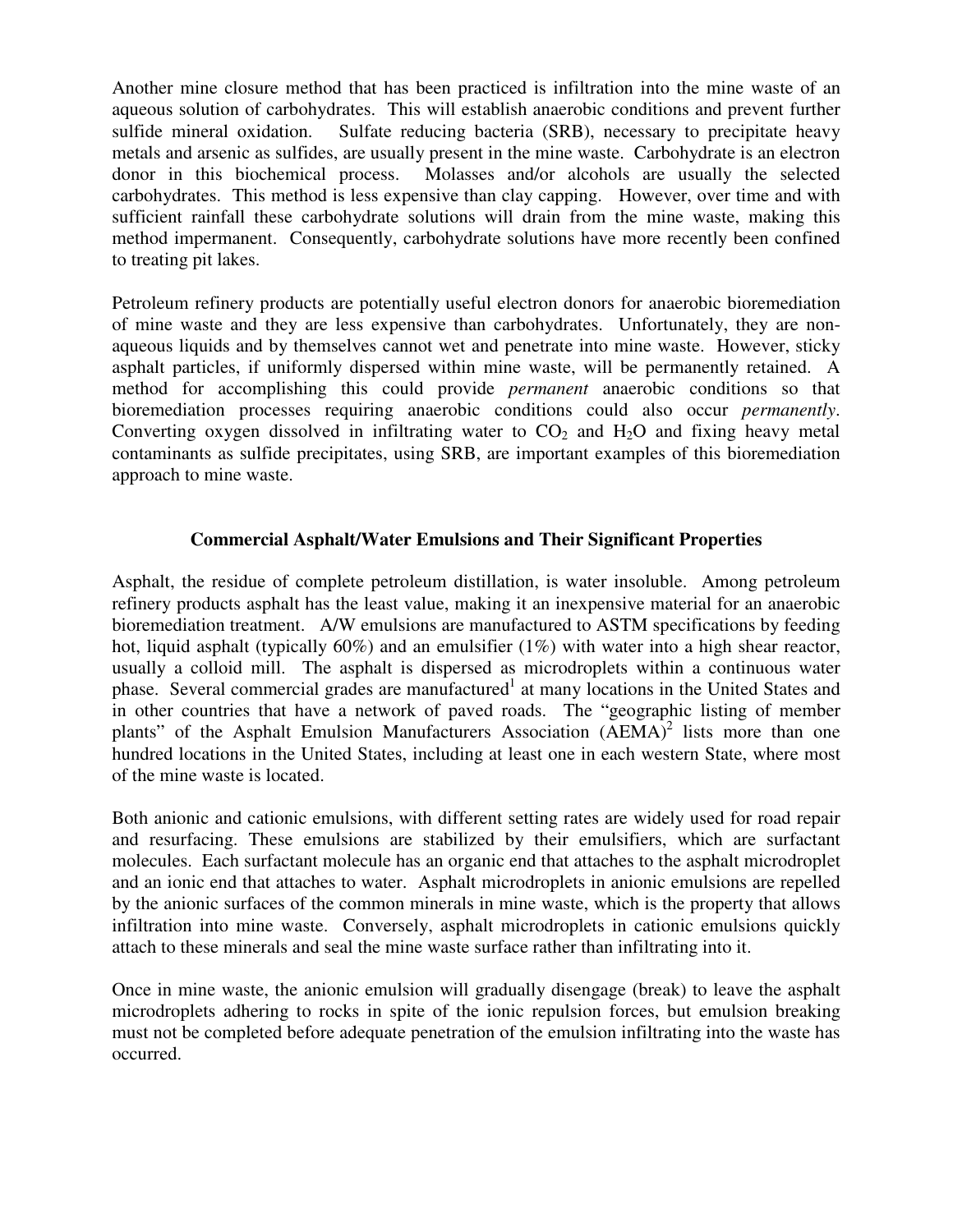# **Research Objectives and Results**

The purposes of this research were twofold:

 First, was to identify a diluted, commercial grade asphalt/water emulsion that would infiltrate mine waste to a suitable depth. $3$ 

 Second, was to determine if the asphalt is sufficiently reactive to achieve anaerobic conditions and precipitate arsenic and heavy metals from mine water as sulfide precipitates. Asphaltenes are much slower reacting electron donors in biochemical processes than carbohydrates.

# A) Infiltration of A/W Emulsions into Sand-Filled Columns

Vertical columns, 7.6 cm (3 inch) diameter x 5 m (16 feet) high, were filled with -30 mesh washed sand to replicate the finer particle fractions in mine waste and the coarser fractions of a typical mill tailing. The nominal sand grain size was 0.5 mm. Hydraulic conductivity, measured after water flooding and prior to emulsion addition, was 0.46 mm/sec. Prior to infiltration, commercial A/W emulsions were diluted with water to 20% asphalt, or less.

As described below, satisfactory emulsion infiltration results were obtained using a slow setting, anionic A/W emulsion, designated as grade SS-1 h (ASTM D977 and ASSHT M208).

1500 ml of 20% emulsion were added to the wet, drained sand-filled column at an average superficial velocity of 0.003 mm/sec, which is much less than the sand hydraulic conductivity. It corresponds to an application rate typical of an impact sprinkler or drip irrigation system used in heap leaching. The column was open to drainage at all times. Clear drain water was collected steadily, indicating transit of liquid through the column in nearly plug flow. The final amount of drainage was 1350 ml.

Large emulsion additions were made to a sand-filled column, amounting to an inserted carbon weight that was 1.5% of the sand weight. After a 21 day column rest period, 4.5 liters of water were passed through it. This rinsing is equivalent to 40 cm of rain, which is more than the total amount of rain falling during two years in most of the Western USA. Laboratory analysis showed the asphalt loss caused by the rinsing to be less than 0.5% of the asphalt in the sandfilled column. .

These experiments showed that diluted A/W emulsion SS-1 h will infiltrate mine waste, with more than 99% of the injected asphalt retained within 5 meters (16 feet) of the surface when the emulsion is applied at slow infiltration rates typical of those encountered with impact sprinklers. Infiltration rates were not limited by the sand's hydraulic conductivity. Faster emulsion application rates may drive the asphalt deeper into mine waste before emulsion breakage is completed.

B) Arsenic and Heavy Metal Removal Using A/W Emulsions

Approximately one liter batch tests (mason jars) were used to follow the removal of soluble arsenic and selected heavy metals from ARD. Each batch contained pea gravel and 100 ml of asphalt emulsion SS-1 h, and it was filled with ARD containing SRB. The ARD came from Newmont Mining Company's closed Rain Mine, near Carlin, Nevada. It was obtained there from sampling the feed to an operating lime neutralization facility. The ARD had a pH of 2.69 and contained large amounts of Group I and II metal sulfates, as well as arsenic and heavy metal sulfates. The sulfate concentration was 26 g/L.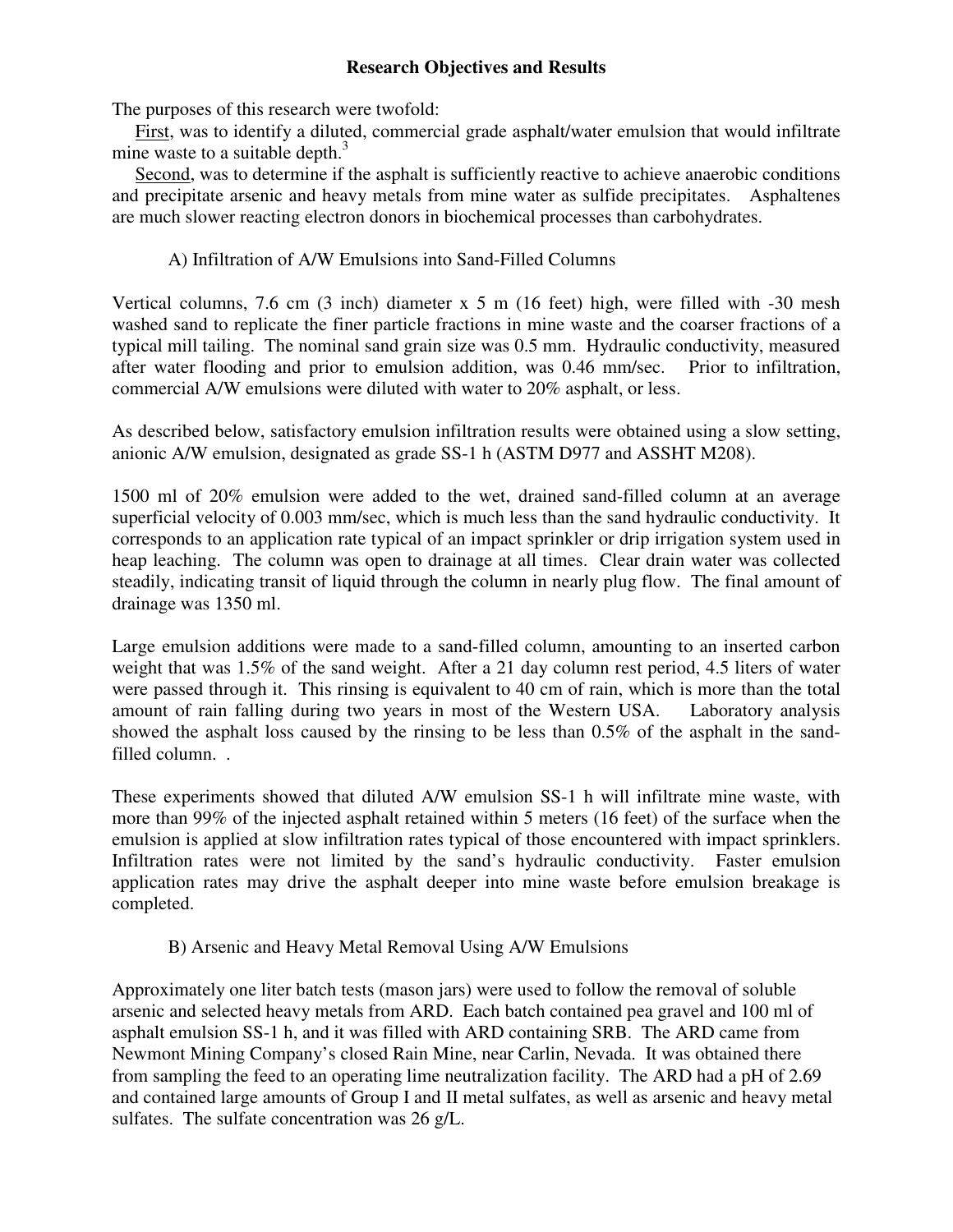To ensure that sufficient SRB were present in these batch tests, a biosludge inoculate containing a natural consortia of SRB was grown; 100 ml of this biosludge and 10 ml of  $(NH_4)3PO_4$  were included with each 2000 ml of ARD.

Upon completion of each batch experiment, the sealed container was opened. Solution was removed, filtered and analyzed by a certified laboratory using EPA methods, primarily ICP/MS. The reduction in arsenic and metal concentration indicated that anaerobic conditions were established in the sealed containers. Solutions were not analyzed for oxygen because they were exposed to air upon being opened and processed, making it impossible to obtain an accurate measurement.

The experimental results in Table 1 show a substantial removal of arsenic and heavy metals from Rain Mine ARD, using asphalt as the only source to obtain anaerobic conditions.

| Treatment          | <b>Species</b>  | Concentration | (micrograms per liter) |                 |
|--------------------|-----------------|---------------|------------------------|-----------------|
| Period (days)      | Fe(T)           | As            | Cu                     | Zn              |
| $0^*$              | 370,000         | 4,200         | 14,000                 | 9,000           |
| 7                  | $4,200(1.14\%)$ | $15(0.36\%)$  | $2,300(16.4\%)$        | 4,900 (54.5%)   |
| 7                  | 4,300 (1.17%)   | $14(0.33\%)$  | $2,300(16.4\%)$        | 4,900 (54.5%)   |
| 28                 | 3,400 (0.92%)   | 13 $(0.31\%)$ | 920 (6.6%)             | $3,000(33.3\%)$ |
| 120                | $1,600(0.43\%)$ | $8(0.19\%)$   | 520 (3.7%)             | $2,200(24.5\%)$ |
| <b>EPA</b> Method: | 200.7           | 206.2         | 200.7                  | 200.7           |

Table 1. Analysis of Arsenic and Metals in Solution, After Batch Treatment (Percentages Remaining are Shown in Brackets)

\* As-received from the Mine, but measured by the laboratory measuring the other samples

### **Process for Mine Waste Closure**

Mine waste, other than finely ground mill tailings, will have a high hydraulic conductivity. Consequently, a deluge of rainwater or snow melt directly onto most mine waste heaps will rapidly percolate through it. Consequently, there will be insufficient time in the disseminated asphalt zone to remove all of the dissolved oxygen in the water. However, closure of a mine waste heap, will likely require a layer of soil (dirt) placed on top of it to support planting vegetation. The hydraulic conductivity of uncompacted soils will not exceed  $10^{-3}$  cm/sec<sup>4</sup>. A soil layer will limit the flow to and through the underlying mine waste to the soil's hydraulic conductivity. In a rainwater deluge, excess water will flow laterally off the soil surface (surface flooding) after saturating it.

Table 2 shows results calculated for various hydraulic conductivities of soils. The depth of water penetration into the mine waste is shown for water that has been in the mine waste for 7 days, infiltrating at a velocity limited by the listed soil hydraulic conductivity. Seven days were chosen because the preceding research shows that more than 99% of the arsenic will be precipitated by asphalt in that amount of time.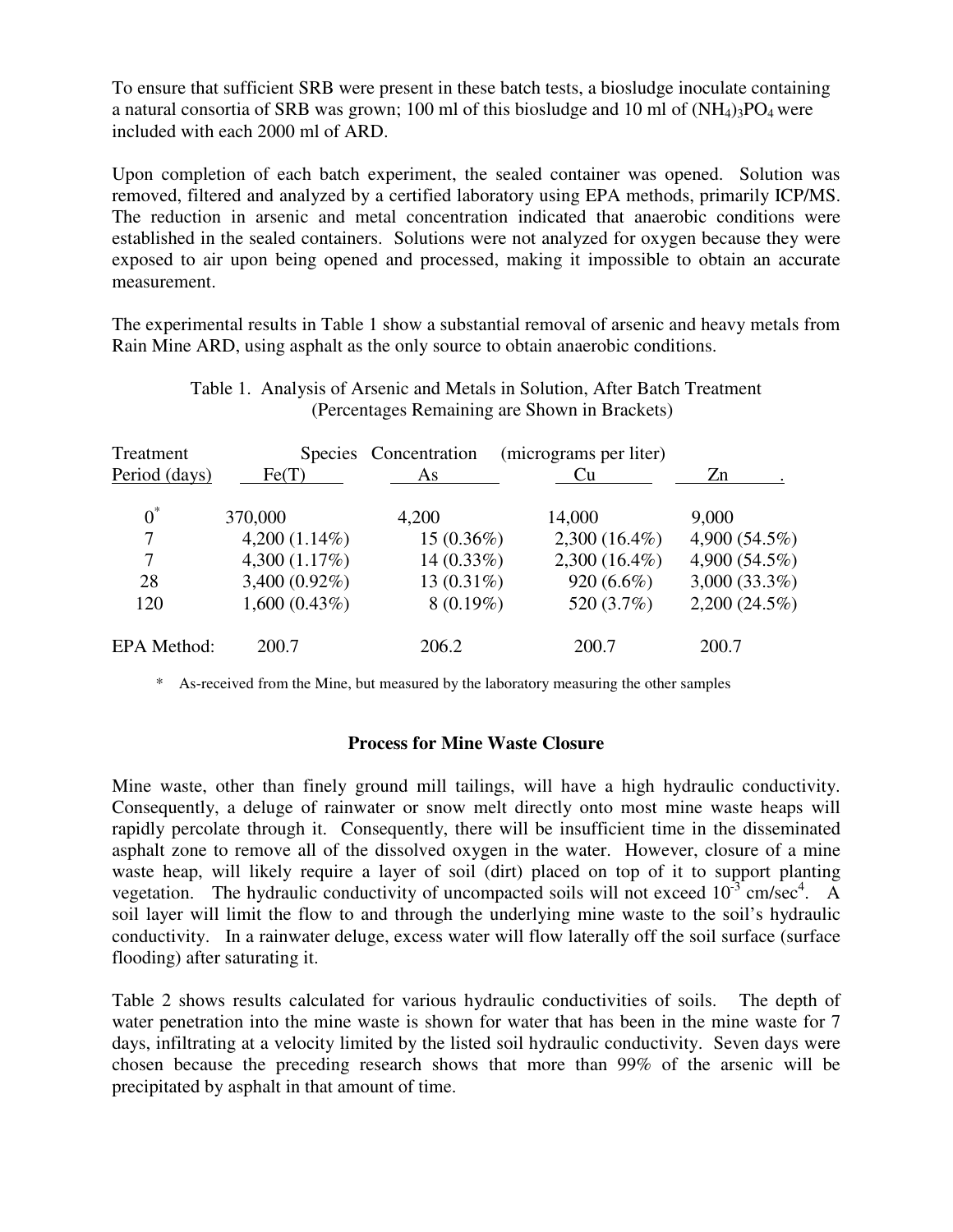### Table 2. Depth of Penetration into Mine Waste of Infiltrating Rainwater at the Expected Range of Soil Hydraulic Conductivities

|                           | <b>Hydraulic Conductivity</b> Penetration Depth in 7 Days |
|---------------------------|-----------------------------------------------------------|
| $1 \times 10^{-3}$ cm/sec | meters<br>h                                               |
| $1 \times 10^{-4}$        | 0.6                                                       |
| $1 \times 10^{-5}$        | 0.06                                                      |

Mine waste closure will proceed as follows. The undiluted *anionic* A/W emulsion (SS-1h) will be shipped from the nearest manufacturer to the mine in highway tank trucks. For northern Nevada mines the source will by Utah. At the mine the emulsion will be diluted with water to no more than 20% asphalt.

If ARD is already seeping from the mine waste, or if substantial oxidation of sulfide minerals is thought to have occurred, carbohydrates can be included with the dilution water. Alternatively, a carbohydrate solution can be applied prior to A/W emulsion application. Either way, soluble arsenic and heavy metals already contaminating the mine waste will be precipitated as sulfides. Inoculation of a consortium of SRB may be made if needed; however, in past practice using carbohydrate solutions this has not been necessary.

If the mine waste surface has been compacted, it may be necessary to dozer rip it prior to the A/W emulsion application.

A/W emulsion and carbohydrate solution applications will be made by a tank truck, identical with mine road watering tank trucks. These same tank trucks are used to apply A/W emulsions to paved roads being resurfaced. Large hoses (e.g. fire hoses) will be used to apply emulsion to the sloping sides of mine waste heaps.

The final steps are installation of a soil layer upon the mine waste and replanting.

# **Brief Discussion of Economics**

Using A/W emulsions to form an anaerobic zone in the top several meters of mine waste will be less expensive and more reliable than constructing a thick, compacted clay cap on top of the mine waste. The delivered emulsion cost in northern Nevada mines is about \$3.00 per gallon of 60% asphalt emulsion. Assuming an annual deposit of 20 inches of rain saturated with oxygen (8 ppm), and assuming that all of the asphaltenes contained in the A/W emulsion are reactive, an emulsion dosage of 200 gallons per acre will provide 3,000 years of anaerobic protection at a cost of about \$600 per acre. Inclusion of soluble carbohydrates with the diluted emulsion may double that estimate for materials. The amount will depend on an estimate of the amount of already solublized metals and arsenic that are contained in the mine waste.

The A/W emulsion volumes applied to the mine waste at the dilutions shown in Table 3 are modest. Only one pass of the tank truck distributing emulsion over the surface of the mine waste will be required with the truck speed set to provide the desired dosage per acre.